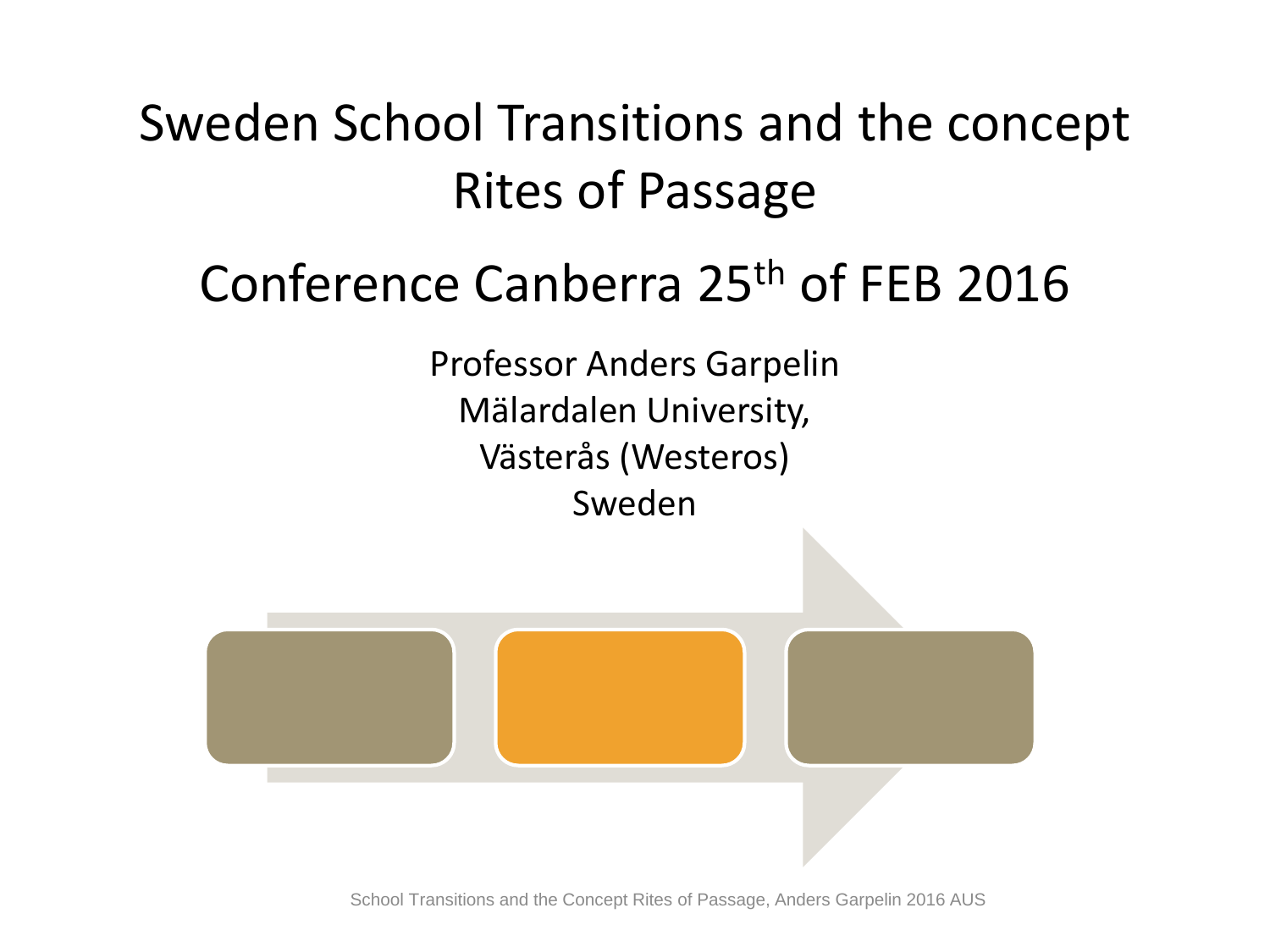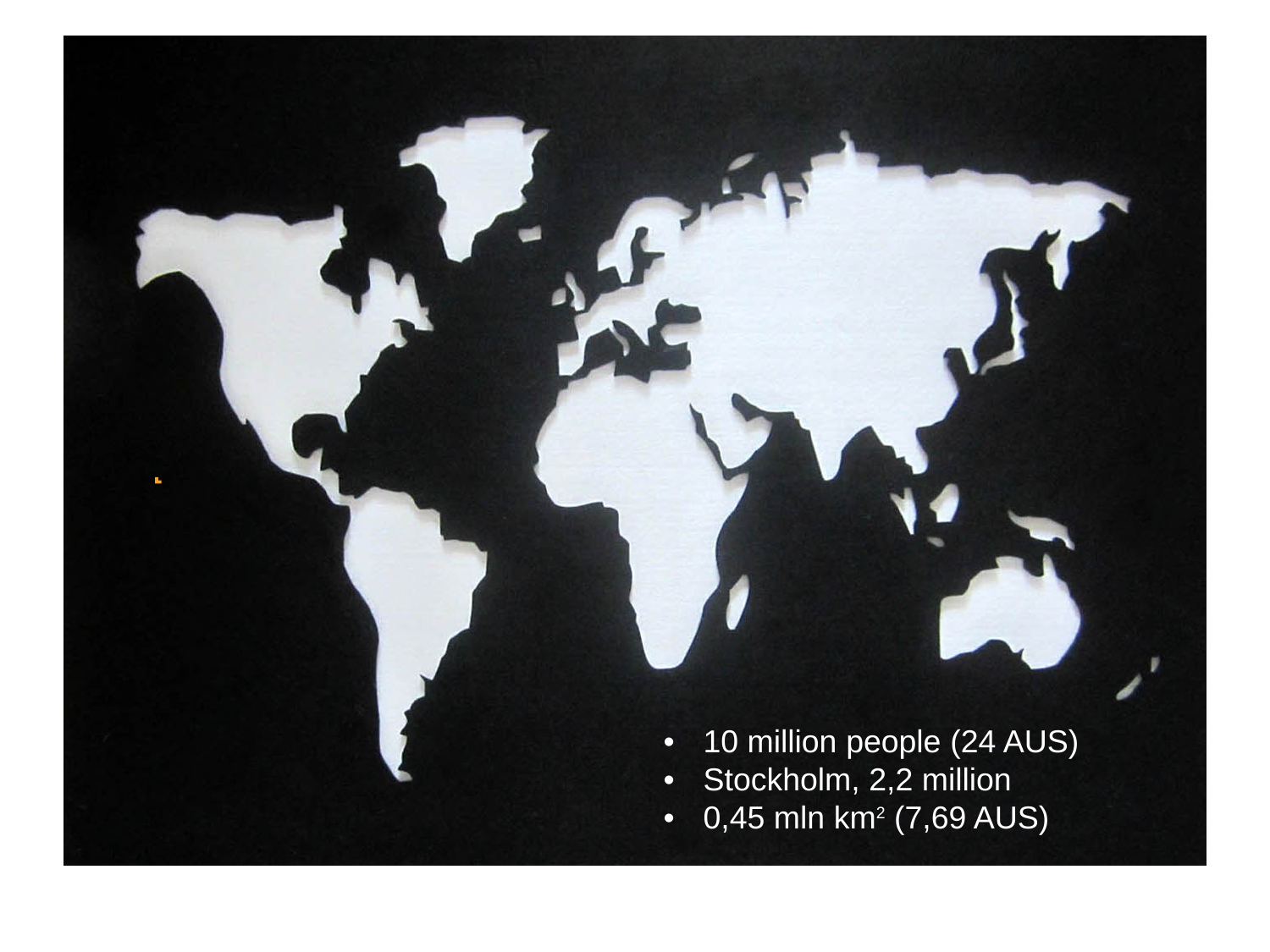

### Transition in School



*Summer vacation transition* *Lower secondary school incorporation*

School Transitions and the Concept Rites of Passage, Anders Garpelin 2016 AUS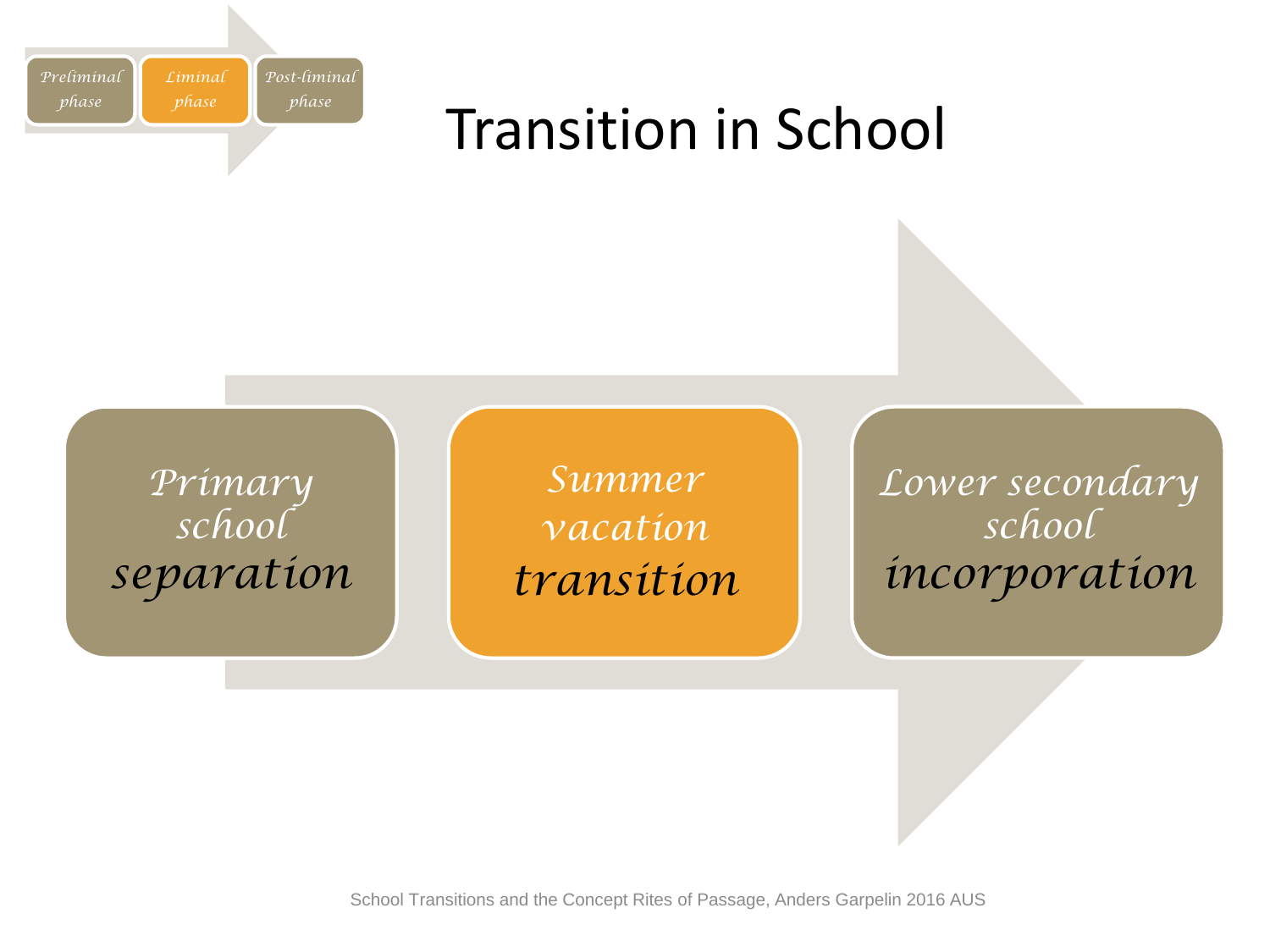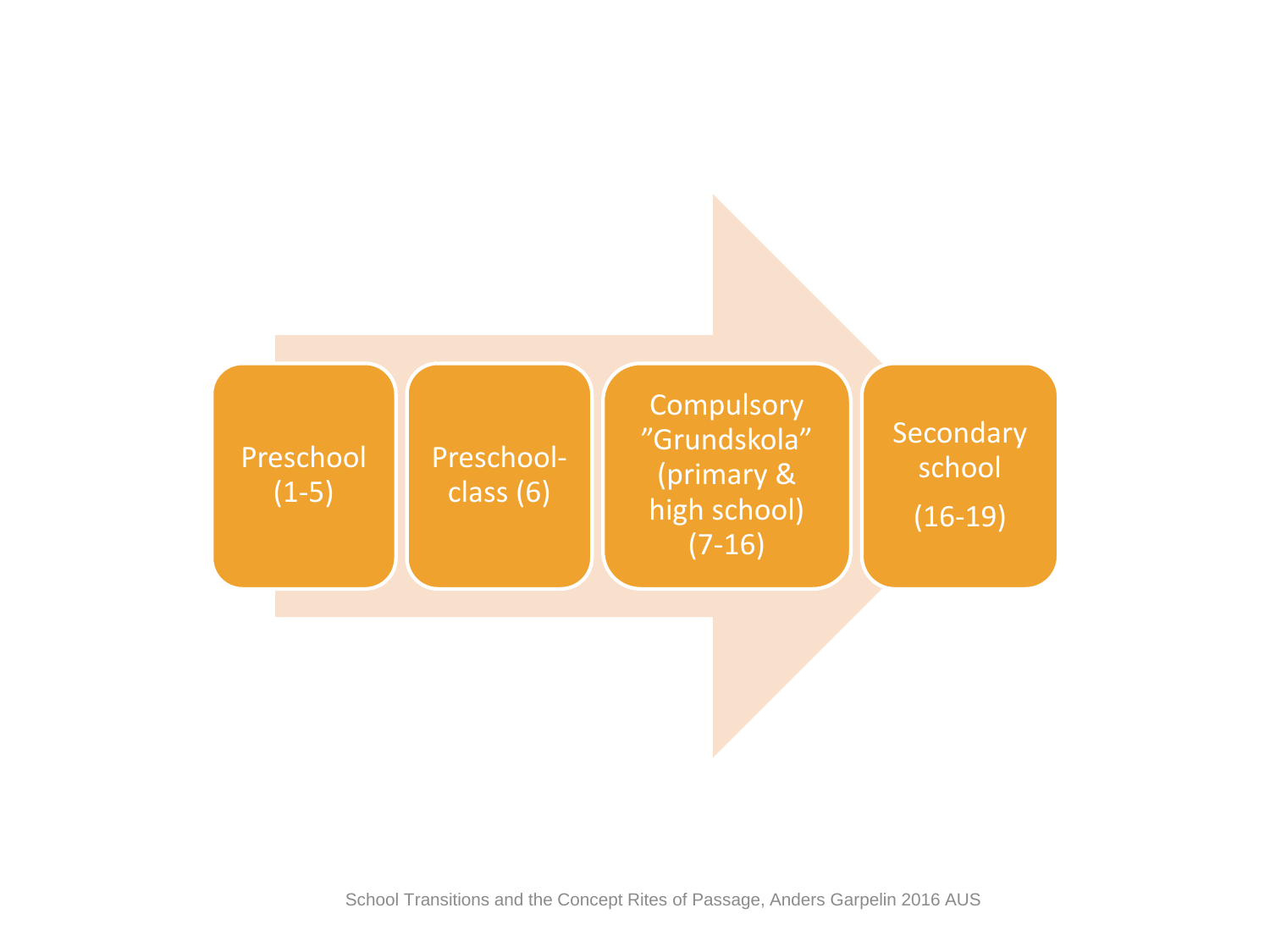## The Swedish POET research project 2011-2016

#### Focussed Group Interviews



•3 researchers as moderators •6 groups (3 C A and 3 C B), each group: 6-8 teachers (mixed: preschool/pre-school class and first grade) •6 meetings (1½ year) •feedback to their own educational settings



Licentiate Thesis, Doctoral Dissertations, Journal Articles, Book Chapters, Monographs and Conference Papers

2016 – Concluding report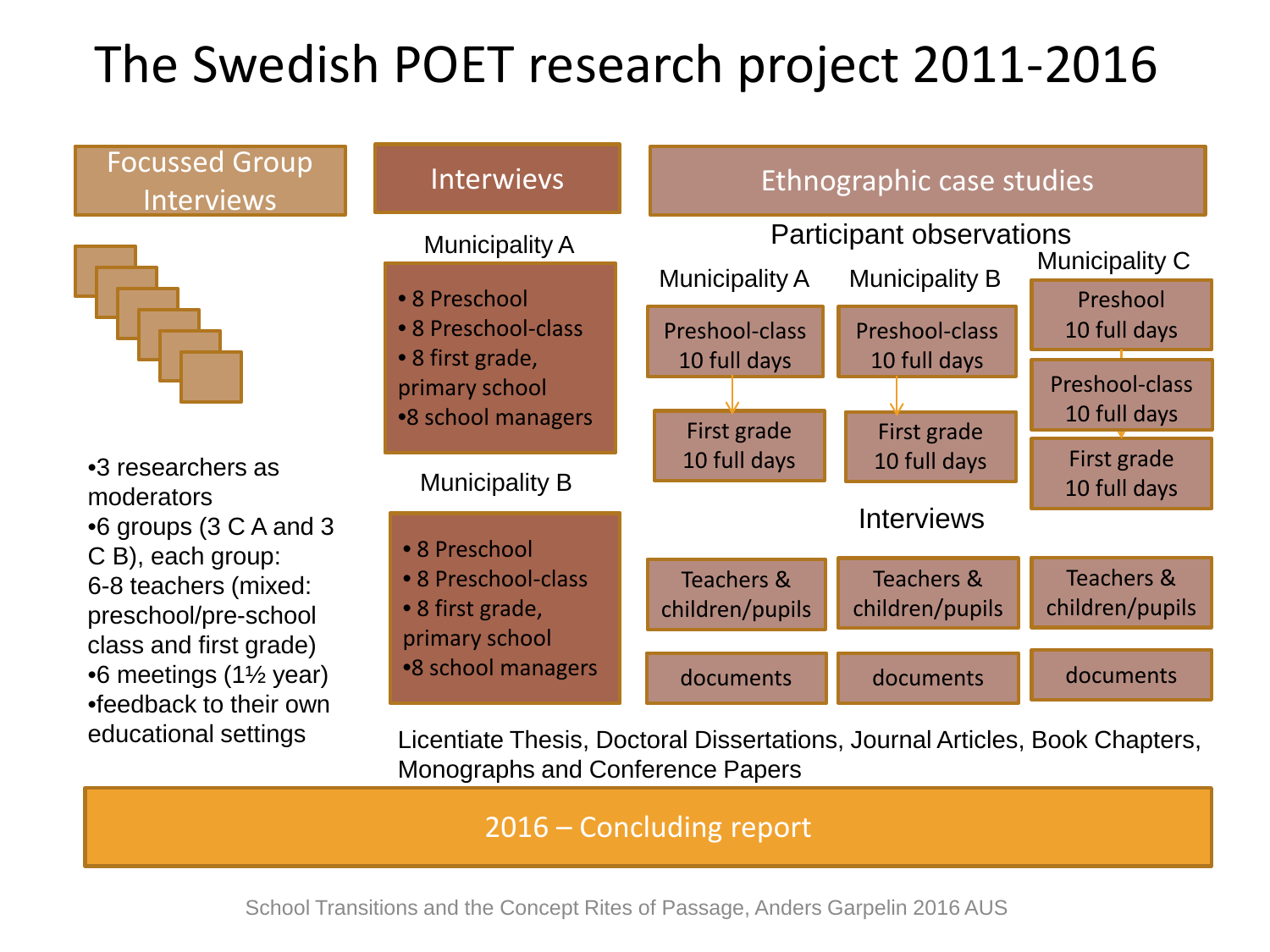

# When do Swedish Children Start School?